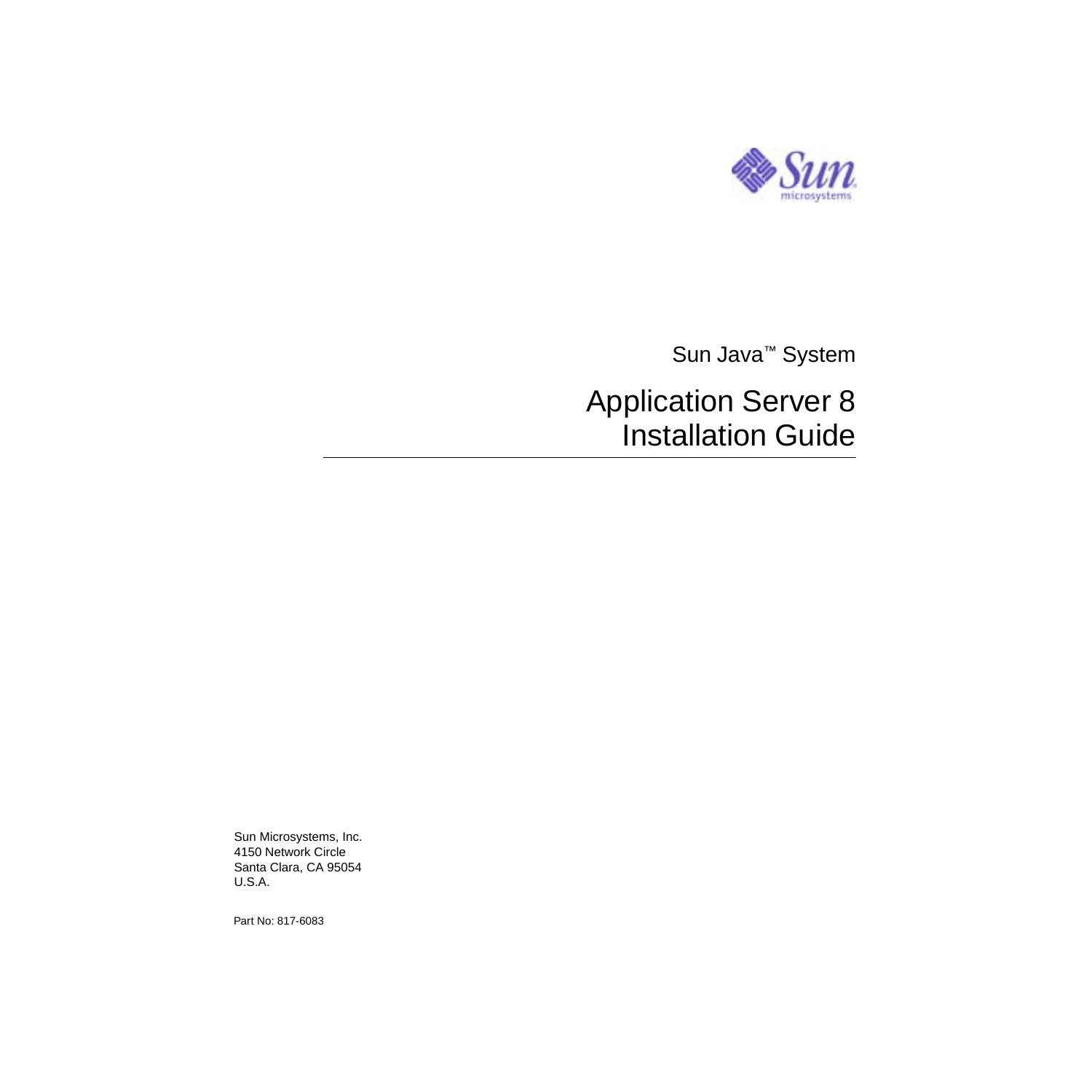Copyright © 2004 Sun Microsystems, Inc., 4150 Network Circle, Santa Clara, California 95054, U.S.A. All rights reserved. Sun Microsystems, Inc. has intellectual property rights relating to technology embodied in the product that is described in this document. In particular, and without limitation, these intellectual property rights may include one or more of the U.S. patents listed at http://www.sun.com/patents and one or more additional patents or pending patent applications in the U.S. and in other countries.

THIS PRODUCT CONTAINS CONFIDENTIAL INFORMATION AND TRADE SECRETS OF SUN MICROSYSTEMS, INC. USE, DISCLOSURE OR REPRODUCTION IS PROHIBITED WITHOUT THE PRIOR EXPRESS WRITTEN PERMISSION OF SUN MICROSYSTEMS, INC.

U.S. Government Rights - Commercial software. Government users are subject to the Sun Microsystems, Inc. standard license agreement and applicable provisions of the FAR and its supplements.

Use is subject to license terms. This distribution may include materials developed by third parties.

Sun, Sun Microsystems, the Sun logo, Java, and the Java Coffee Cup logo are trademarks or registered trademarks of Sun Microsystems, Inc. in the U.S. and other countries.

This product is covered and controlled by U.S. Export Control laws and may be subject to the export or import laws in other countries. Nuclear, missile, chemical biological weapons or nuclear maritime end uses or end users, whether direct or indirect, are strictly prohibited. Export or reexport to countries subject to U.S. embargo or to entities identified on U.S. export exclusion lists, including, but not limited to, the denied persons and specially designated nationals lists is strictly prohibited.

DOCUMENTATION IS PROVIDED "AS IS" AND ALL EXPRESS OR IMPLIED CONDITIONS, REPRESENTATIONS AND WARRANTIES, INCLUDING ANY IMPLIED WARRANTY OF MERCHANTABILITY, FITNESS FOR A PARTICULAR PURPOSE OR NON-INFRINGEMENT, ARE DISCLAIMED, EXCEPT TO THE EXTENT THAT SUCH DISCLAIMERS ARE HELD TO BE LEGALLY INVALID.

Copyright © 2004 Sun Microsystems, Inc., 4150 Network Circle, Santa Clara, California 95054, Etats-Unis. Tous droits réservés. Sun Microsystems, Inc. détient les droits de propriété intellectuels relatifs à la technologie incorporée dans le produit qui est décrit dans ce document. En particulier, et ce sans limitation, ces droits de propriété intellectuelle peuvent inclure un ou plus des brevets américains listés à l'adresse http://www.sun.com/patents et un ou les brevets supplémentaires ou les applications de brevet en attente aux Etats - Unis et dans les autres pays.

\_\_\_\_\_\_\_\_\_\_\_\_\_\_\_\_\_\_\_\_\_\_\_\_\_\_\_\_\_\_\_\_\_\_\_\_\_\_\_\_\_\_\_\_\_\_\_\_\_\_\_\_\_\_\_\_\_\_\_\_\_\_\_\_\_\_\_\_\_\_\_\_\_\_\_\_\_\_\_\_\_\_\_\_\_\_\_\_\_\_\_\_\_\_\_\_\_\_\_\_\_\_\_\_\_\_\_\_\_\_\_

CE PRODUIT CONTIENT DES INFORMATIONS CONFIDENTIELLES ET DES SECRETS COMMERCIAUX DE SUN MICROSYSTEMS, INC. SON UTILISATION, SA DIVULGATION ET SA REPRODUCTION SONT INTERDITES SANS L'AUTORISATION EXPRESSE, ECRITE ET PREALABLE DE SUN MICROSYSTEMS, INC.

L'utilisation est soumise aux termes de la Licence. Cette distribution peut comprendre des composants développés par des tierces parties. Sun, Sun Microsystems, le logo Sun, Java, et le logo Java Coffee Cup sont des marques de fabrique ou des marques déposées de Sun Microsystems, Inc. aux Etats-Unis et dans d'autres pays.

Ce produit est soumis à la législation américaine en matière de contrôle des exportations et peut être soumis à la règlementation en vigueur dans d'autres pays dans le domaine des exportations et importations. Les utilisations, ou utilisateurs finaux, pour des armes nucléaires, des missiles, des armes biologiques et chimiques ou du nucléaire maritime, directement ou indirectement, sont strictement interdites. Les exportations ou réexportations vers les pays sous embargo américain, ou vers des entités figurant sur les listes d'exclusion d'exportation américaines, y compris, mais de manière non exhaustive, la liste de personnes qui font objet d'un ordre de ne pas participer, d'une façon directe ou indirecte, aux exportations des produits ou des services qui sont régis par la législation américaine en matière de contrôle des exportations et la liste de ressortissants spécifiquement désignés, sont rigoureusement interdites.

LA DOCUMENTATION EST FOURNIE "EN L'ETAT" ET TOUTES AUTRES CONDITIONS, DECLARATIONS ET GARANTIES EXPRESSES OU TACITES SONT FORMELLEMENT EXCLUES, DANS LA MESURE AUTORISEE PAR LA LOI APPLICABLE, Y COMPRIS NOTAMMENT TOUTE GARANTIE IMPLICITE RELATIVE A LA QUALITE MARCHANDE, A L'APTITUDE A UNE UTILISATION PARTICULIERE OU A L'ABSENCE DE CONTREFACON.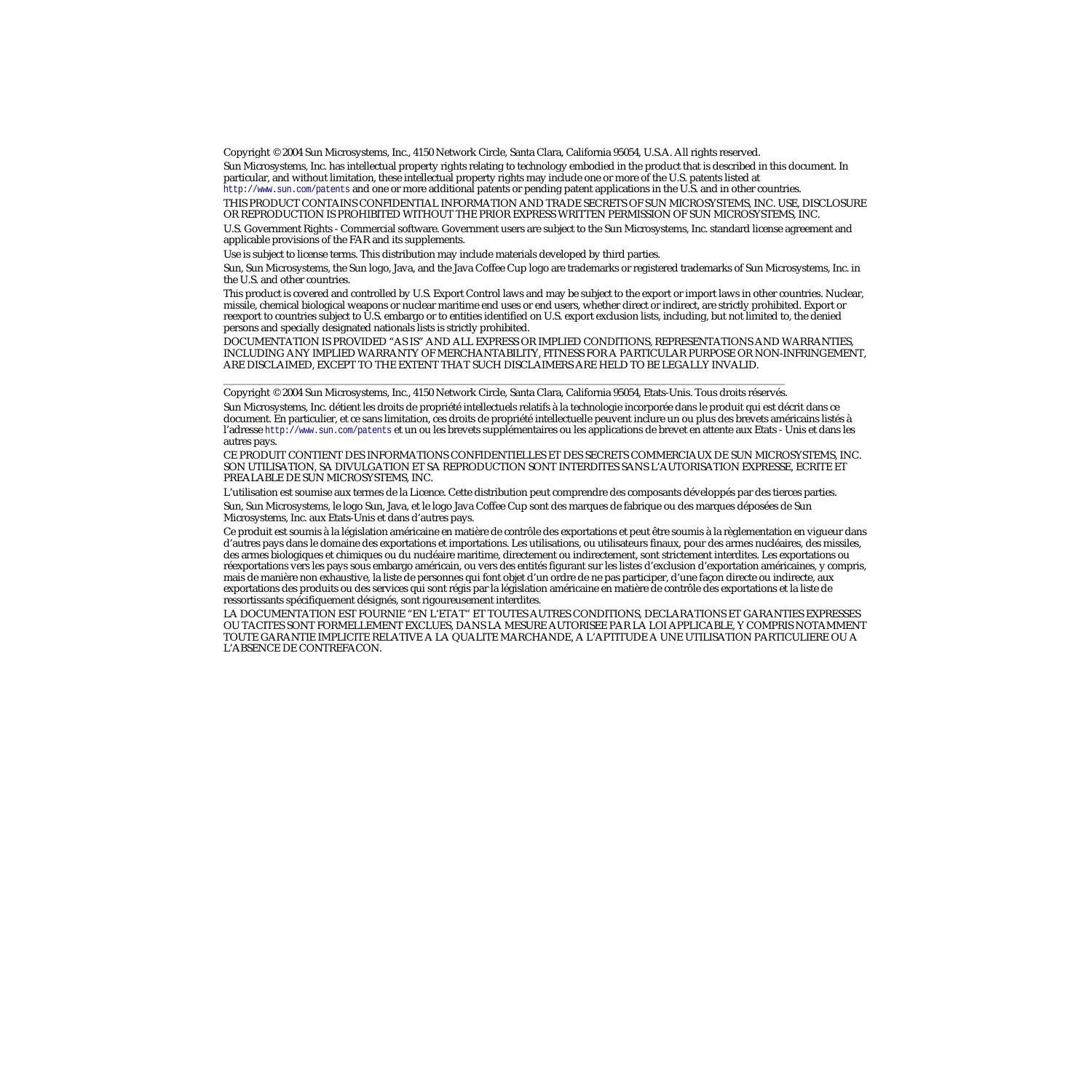# **Contents**

| Chapter 2 Upgrading an Application Server 7 Installation  11 |
|--------------------------------------------------------------|
|                                                              |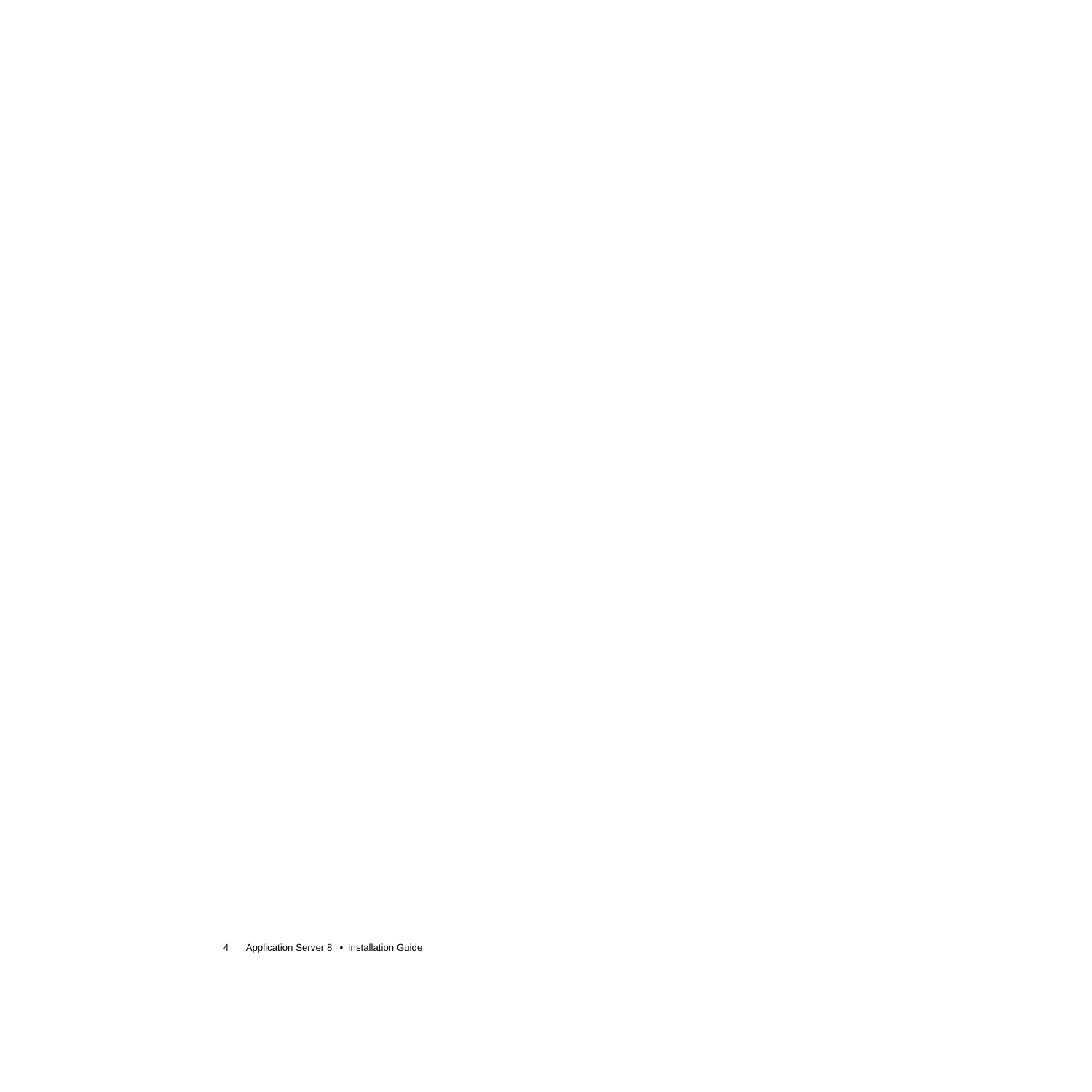# About This Guide

This guide describes how to create and run Java™ 2 Platform, Enterprise Edition (J2EE™ platform) applications that follow the new open Java standards model for Java™ Servlet, JavaServer Pages™ (JSP™), Enterprise JavaBeans™ (EJB™), and other J2EE components in the Sun Java™ System Application Server Platform Edition 8 environment.

This preface contains information about the following topics:

- [Who Should Use This Guide](#page-4-0)
- [Using the Documentation](#page-5-0)
- [How This Guide Is Organized](#page-6-0)
- [Documentation Conventions](#page-6-1)
- [Documentation Conventions](#page-6-1)
- [Contacting Sun](#page-8-1)

## <span id="page-4-0"></span>Who Should Use This Guide

The intended audience for this guide is the person who develops, assembles, and deploys J2EE applications in a corporate enterprise.

This guide assumes you are familiar with the following topics:

- J2EE specification
- HTML
- Java programming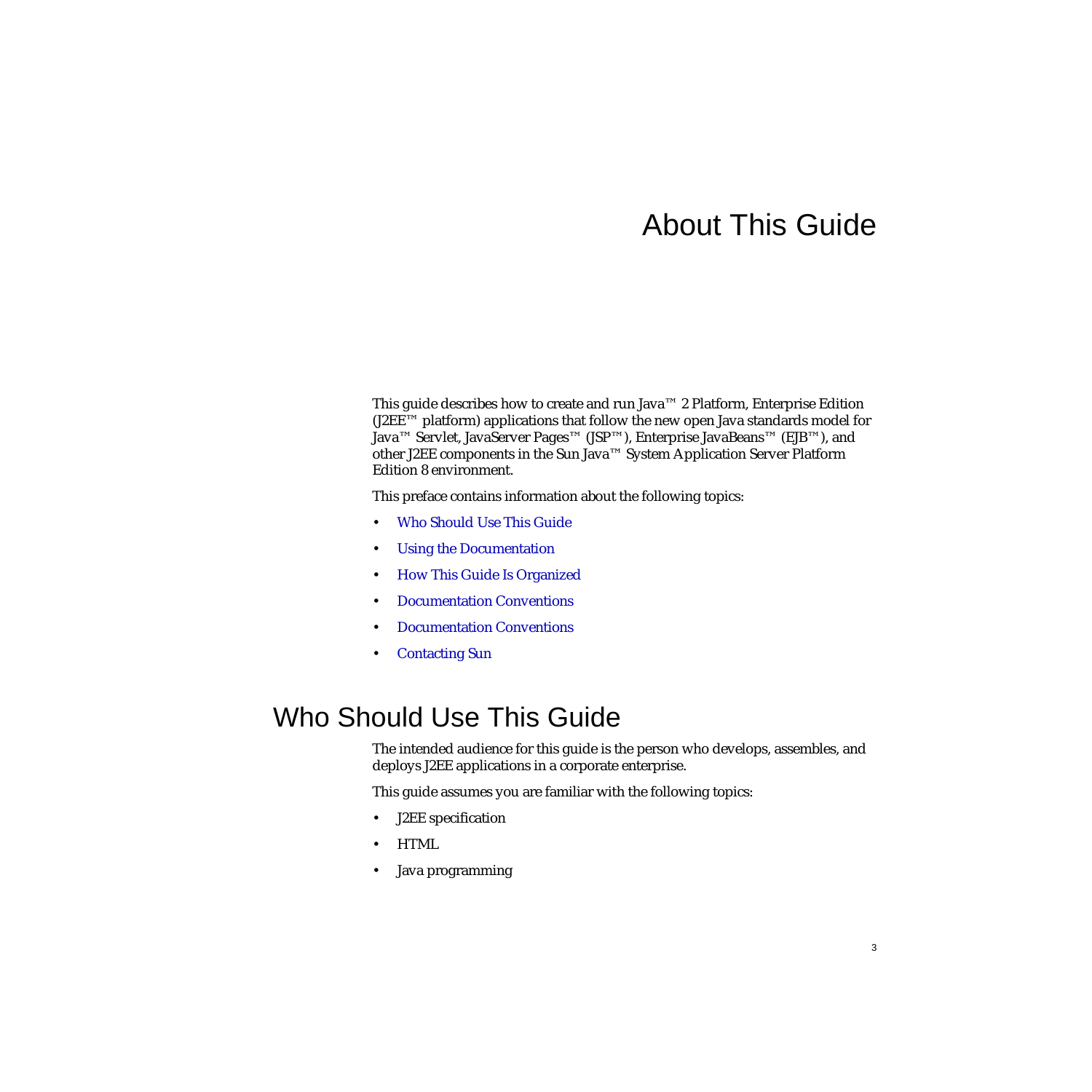- Java APIs as defined in the Java<sup>™</sup> Servlet, JavaServer Pages<sup>™</sup> (JSP<sup>™</sup>), Enterprise JavaBeans™ (EJB™), and Java™ Database Connectivity (JDBC™) specifications
- Structured database query languages such as SQL
- Relational database concepts
- Software development processes, including debugging and source code control

### <span id="page-5-0"></span>Using the Documentation

The Sun Java System Application Server Platform Edition manuals are available as online files in Portable Document Format (PDF) and Hypertext Markup Language (HTML).

The following table lists tasks and concepts described in the Sun Java System Application Server manuals.

| For information about                                                                                                                                                                                                                                                                                                                                                                                                                                                     | See the following           |
|---------------------------------------------------------------------------------------------------------------------------------------------------------------------------------------------------------------------------------------------------------------------------------------------------------------------------------------------------------------------------------------------------------------------------------------------------------------------------|-----------------------------|
| Late-breaking information about the software and the documentation. Includes a<br>comprehensive, table-based summary of supported hardware, operating system,<br>JDK, and JDBC/RDBMS.                                                                                                                                                                                                                                                                                     | <b>Release Notes</b>        |
| Installing the Sun Java System Application Server software and its components,<br>such as sample applications, the Administration Console, and the high-availability<br>components. Instructions for implementing a basic high-availability configuration are<br>included.                                                                                                                                                                                                | <b>Installation Guide</b>   |
| Creating and implementing Java™ 2 Platform, Enterprise Edition (J2EE™ platform)<br>applications intended to run on the Sun Java System Application Server that follow<br>the open Java standards model for J2EE components and APIs. Includes general<br>information about application design, developer tools, security, assembly,<br>deployment, debugging, and creating lifecycle modules. A comprehensive Sun Java<br>System Application Server glossary is included. | Developer's Guide           |
| Using J2EE 1.4 platform technologies and APIs to develop J2EE applications and<br>deploying the applications on the Sun Java System Application Server.                                                                                                                                                                                                                                                                                                                   | <b>J2EE 1.4 Tutorial</b>    |
| Information and instructions on the configuration, management, and deployment of<br>the Sun Java System Application Server subsystems and components, from both<br>the Administration Console and the command-line interface. Topics include cluster<br>management, the high-availability database, load balancing, and session<br>persistence. A comprehensive Sun Java System Application Server glossary is<br>included.                                               | <b>Administration Guide</b> |

**Table 1** Sun Java System Application Server Documentation Roadmap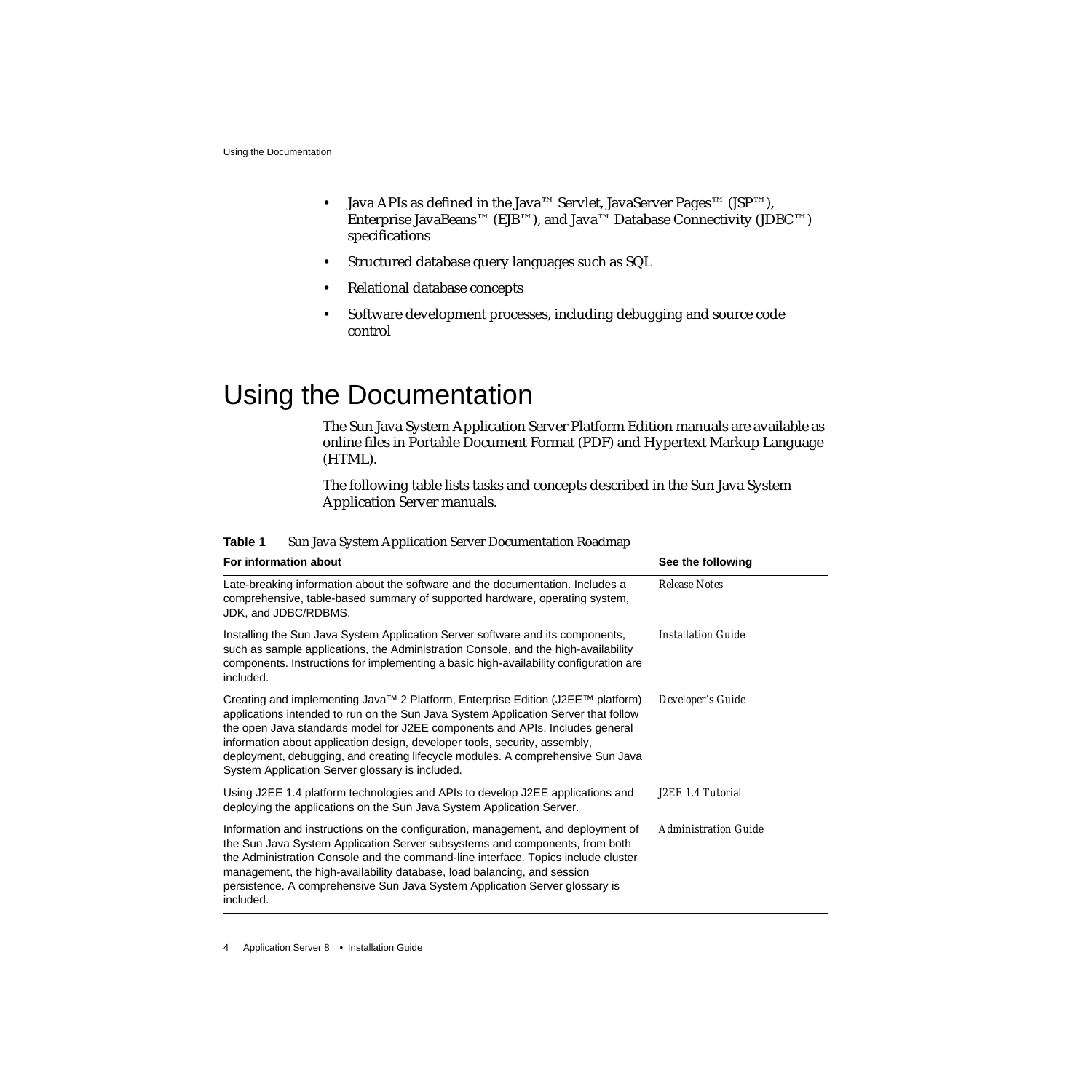| For information about                                                                                                                                                                                                      | See the following                                                    |
|----------------------------------------------------------------------------------------------------------------------------------------------------------------------------------------------------------------------------|----------------------------------------------------------------------|
| Editing the Sun Java System Application Server configuration file, domain.xml.                                                                                                                                             | Reference                                                            |
| Migrating your applications to the new Sun Java System Application Server<br>programming model, specifically from iPlanet Application Server 6.x and from<br>Netscape Application Server 4.0. Includes a sample migration. | <b>Migrating and Redeploying</b><br><b>Server Applications Guide</b> |
| Information on solving Sun Java System Application Server problems.                                                                                                                                                        | <b>Troubleshooting Guide</b>                                         |
| Utility commands available with the Sun Java System Application Server; written in<br>manpage style.                                                                                                                       | <b>Utility Reference Manual</b>                                      |
| Using the Sun™ Java System Message Queue 3.5 software.                                                                                                                                                                     | The Sun Java System<br>Message Queue<br>documentation at:            |
|                                                                                                                                                                                                                            | http://docs.sun.com/db?<br>p=prod/s1.s1msqqu                         |

#### **Table 1** Sun Java System Application Server Documentation Roadmap *(Continued)*

### <span id="page-6-0"></span>How This Guide Is Organized

This guide provides instructions for installing the Sun Java System Application Server, and includes the following topics:

- [Chapter 1, "Installing Application Server 8."](#page-10-4)
- [Chapter 2, "Upgrading an Application Server 7 Installation"](#page-12-3)
- • [Chapter 3 , "Uninstalling Application Server 8"](#page-16-2)

### <span id="page-6-1"></span>Documentation Conventions

This section describes the types of conventions used throughout this guide:

- [General Conventions](#page-7-0)
- [Conventions Referring to Directories](#page-8-0)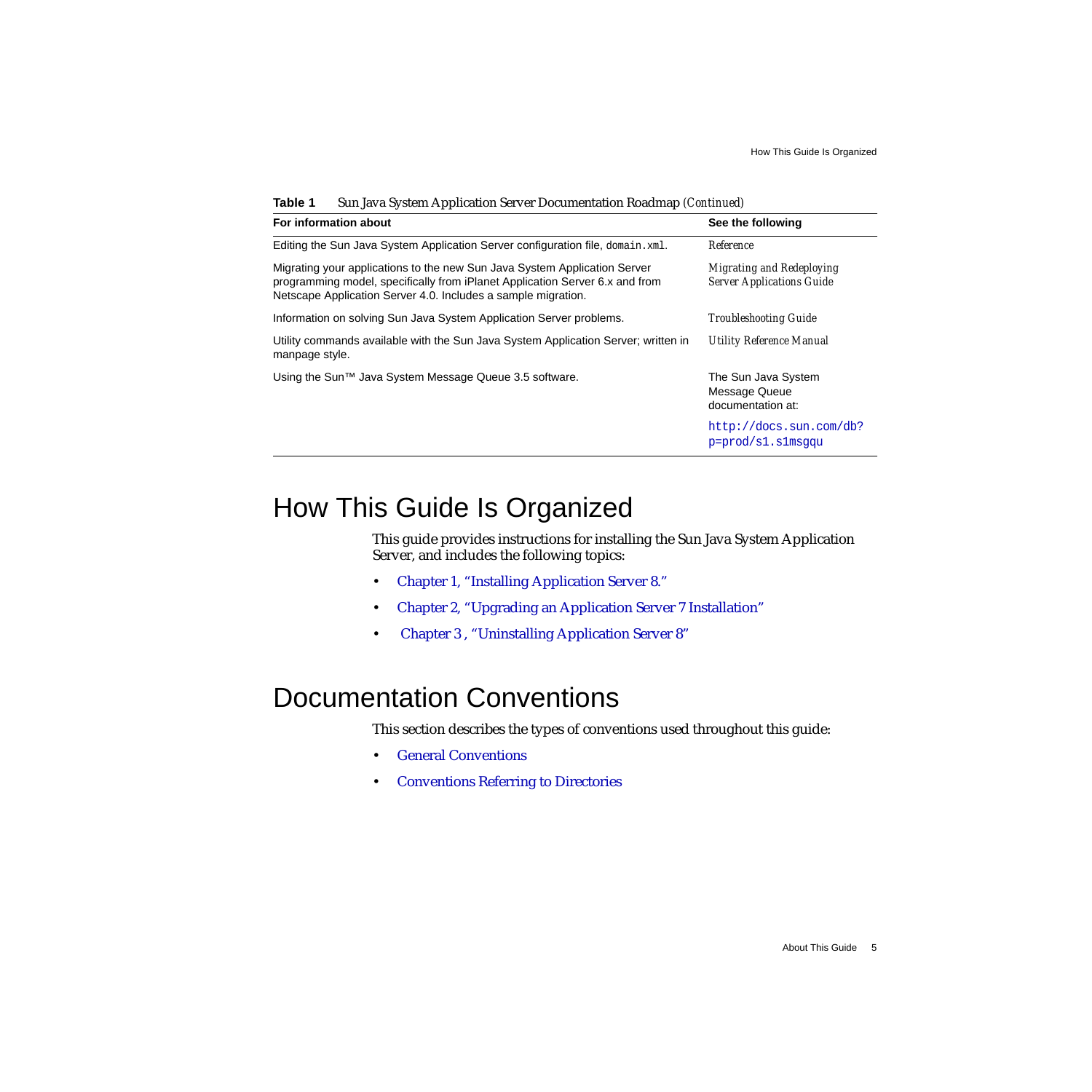#### <span id="page-7-0"></span>General Conventions

The following general conventions are used in this guide:

- **File and directory paths** are given in UNIX® format (with forward slashes separating directory names). For Windows versions, the directory paths are the same, except that backslashes are used to separate directories.
- **URLs** are given in the format:

#### http://*server*.*domain*/*path*/*file*.html

In these URLs, *server* is the server name where applications are run; *domain* is your Internet domain name; *path* is the server's directory structure; and *file* is an individual filename. Italic items in URLs are placeholders.

- **Font conventions** include:
	- ❍ The monospace font is used for sample code and code listings, API and language elements (such as function names and class names), file names, pathnames, directory names, and HTML tags.
	- ❍ *Italic* type is used for code variables.
	- ❍ *Italic* type is also used for book titles, emphasis, variables and placeholders, and words used in the literal sense.
	- ❍ **Bold** type is used as either a paragraph lead-in or to indicate words used in the literal sense.
- **Installation root directories** for most platforms are indicated by *install\_dir* in this document. Exceptions are noted in ["Conventions Referring to Directories"](#page-8-0) [on page 7.](#page-8-0)

By default, the location of *install\_dir* on **most** platforms is:

❍ Solaris and Linux file-based installations, non-root user:

*user's home directory*/SUNWappserver

❍ Solaris and Linux file-based installations, root user:

/opt/SUNWappserver

❍ Windows, all installations:

*system drive*:\Sun\AppServer

For the platforms listed above, *default\_config\_dir* is identical to *install\_dir*. See ["Conventions Referring to Directories" on page 7](#page-8-0) for exceptions and additional information.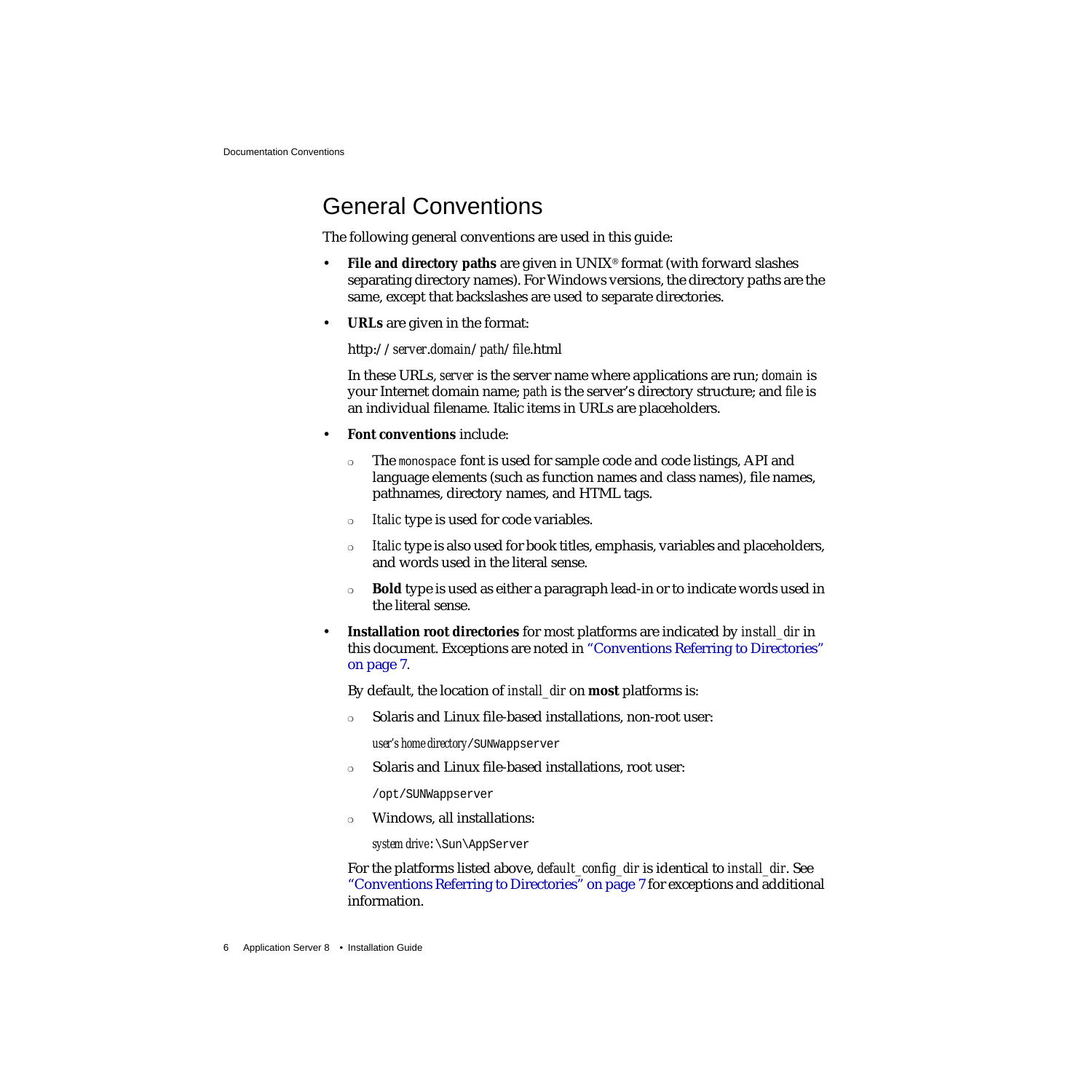**• Domain root directories** are indicated by *domain\_dir* in this document, which by default is an abbreviation for the following:

*install\_dir*/domains/*domain\_dir*

However, for package-based installations, the directory containing all the domains can be changed from *install\_dir*/domains/ to another directory during installation. In configuration files, you may see *domain\_dir* represented as follows:

\${com.sun.aas.instanceRoot}

• **UNIX-specific descriptions** throughout this manual apply to the Linux operating system as well, except where Linux is specifically mentioned.

#### <span id="page-8-0"></span>Conventions Referring to Directories

By default, when using the Solaris package-based or Linux RPM-based installation, the application server files are spread across several root directories. This guide uses the following document conventions to correspond to the various default installation directories provided:

- *install\_dir* refers to /opt/SUNWappserver, which is the default location for the static portion of the installation image. All utilities, executables, and libraries that make up the application server reside in this location.
- *default\_config\_dir* refers to /var/opt/SUNWappserver/domains, which is the default location for any domains that are created.

### <span id="page-8-1"></span>Contacting Sun

You might want to contact Sun Microsystems in order to:

- [Give Us Feedback](#page-8-2)
- [Obtain Training](#page-9-1)
- [Contact Product Support](#page-9-0)

#### <span id="page-8-2"></span>Give Us Feedback

If you have general feedback on the product or documentation, please send this to appserver-feedback@sun.com.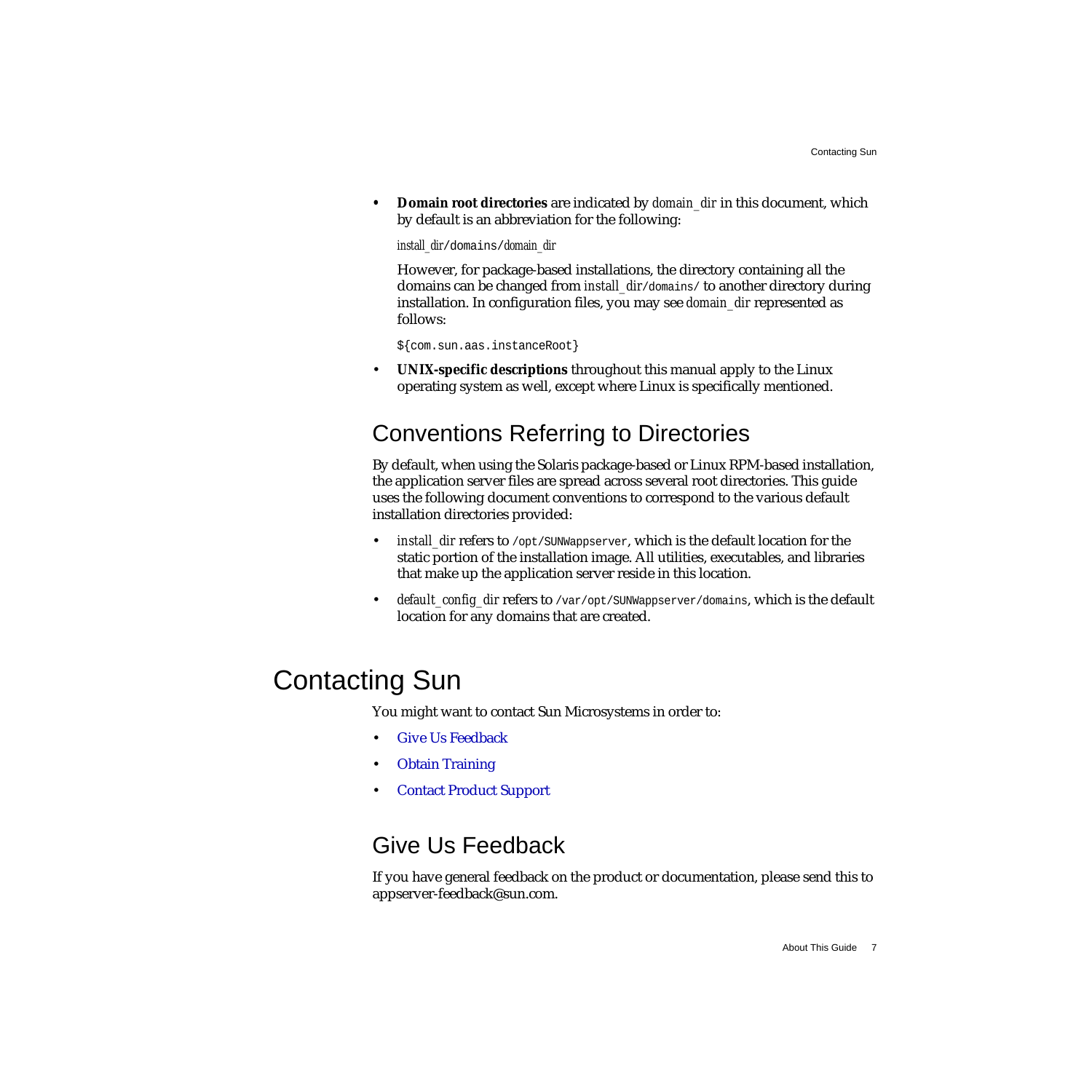#### <span id="page-9-1"></span>Obtain Training

Application Server training courses are available at:

http://training.sun.com/US/catalog/enterprise/web\_application.html/

Visit this site often for new course availability on the Sun Java System Application Server.

#### <span id="page-9-0"></span>Contact Product Support

If you have problems with your system, contact customer support using one of the following mechanisms:

• The online support web site at:

http://www.sun.com/supportraining/

• The telephone dispatch number associated with your maintenance contract

Please have the following information available prior to contacting support. This helps to ensure that our support staff can best assist you in resolving problems:

- Description of the problem, including the situation where the problem occurs and its impact on your operation
- Machine type, operating system version, and product version, including any patches and other software that might be affecting the problem. Here are some of the commonly used commands:
	- ❍ **Solaris:** pkginfo, showrev
	- ❍ **Linux:** rpm
	- ❍ **All:** asadmin version --verbose
- Detailed steps on the methods you have used to reproduce the problem
- Any error logs or core dumps
- Configuration files such as:
	- ❍ *domain\_dir*/config/domain.xml
	- ❍ a web application's web.xml file, when a web application is involved in the problem
- For an application, whether the problem appears when it is running in a cluster or standlone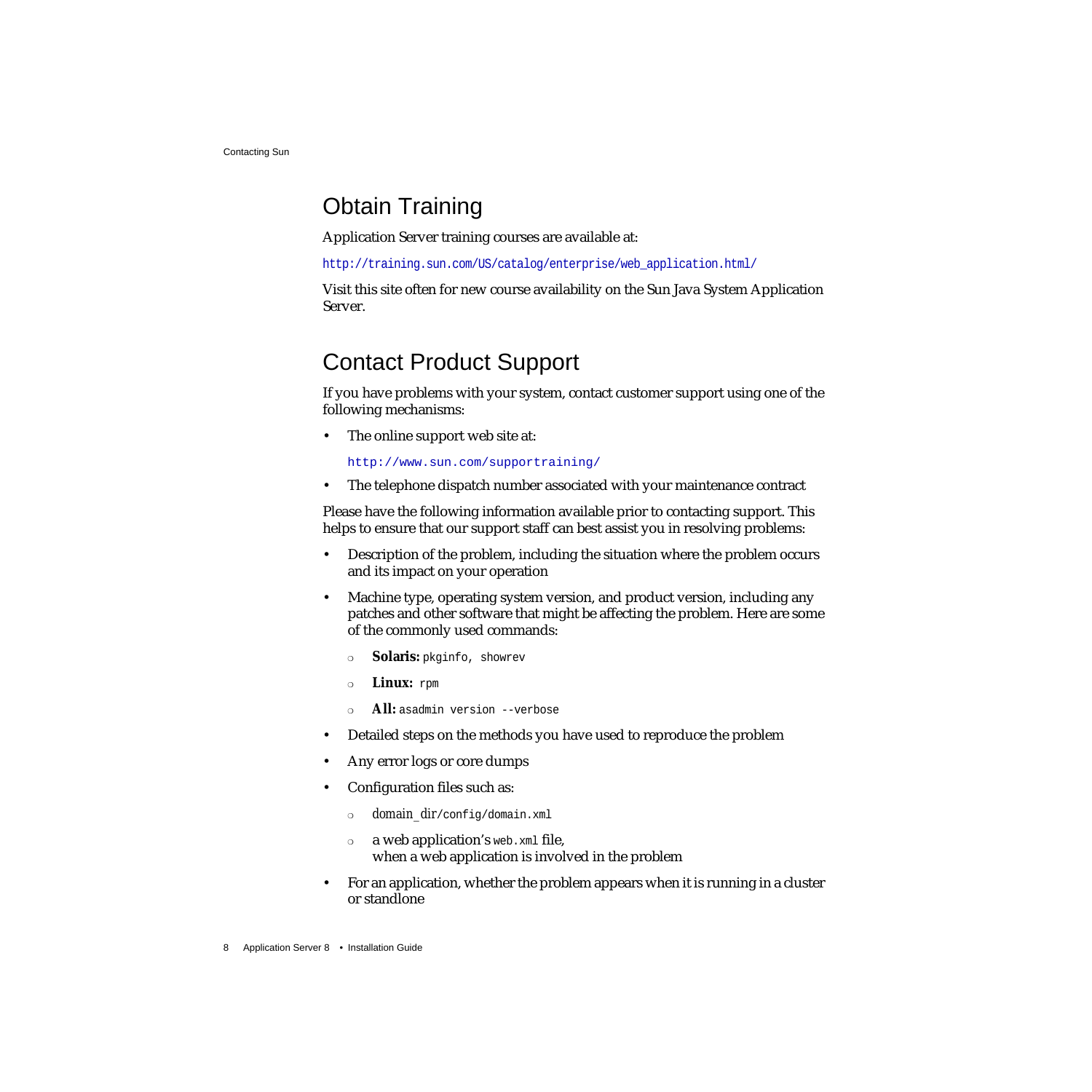# <span id="page-10-4"></span><span id="page-10-1"></span><span id="page-10-0"></span>Installing Application Server 8

This guide provide instructions for installing the Sun Java™ System Application Server 8. The following topics are discussed:

- • [What You're Installing](#page-10-2)
- [Installing the Application Server Software](#page-10-3)

# <span id="page-10-2"></span>What You're Installing

The Application Server product is made up of the following components:

- Application Server 8 software, including administrative tools and utilities
- Sun ONE Message Queue
- PointBase Database Server

The J2EE™ 1.4 SDK product is made up of the following components:

- Application Server 8 software, including administrative tools and utilities
- Java™ 2 Paltform Standard Edition (J2SE™) SDK
- J2SE<sup>™</sup> SDK samples, which includes BluePrints applications, such as Petstore, Adventure Builder, and SmartTicket

# <span id="page-10-3"></span>Installing the Application Server Software

After you have verified that your system meets the requirements specified in the *[Release Notes](releasenotes.html)*, perform the following steps to install the Application Server product:

• [Installing on Unix](#page-11-0)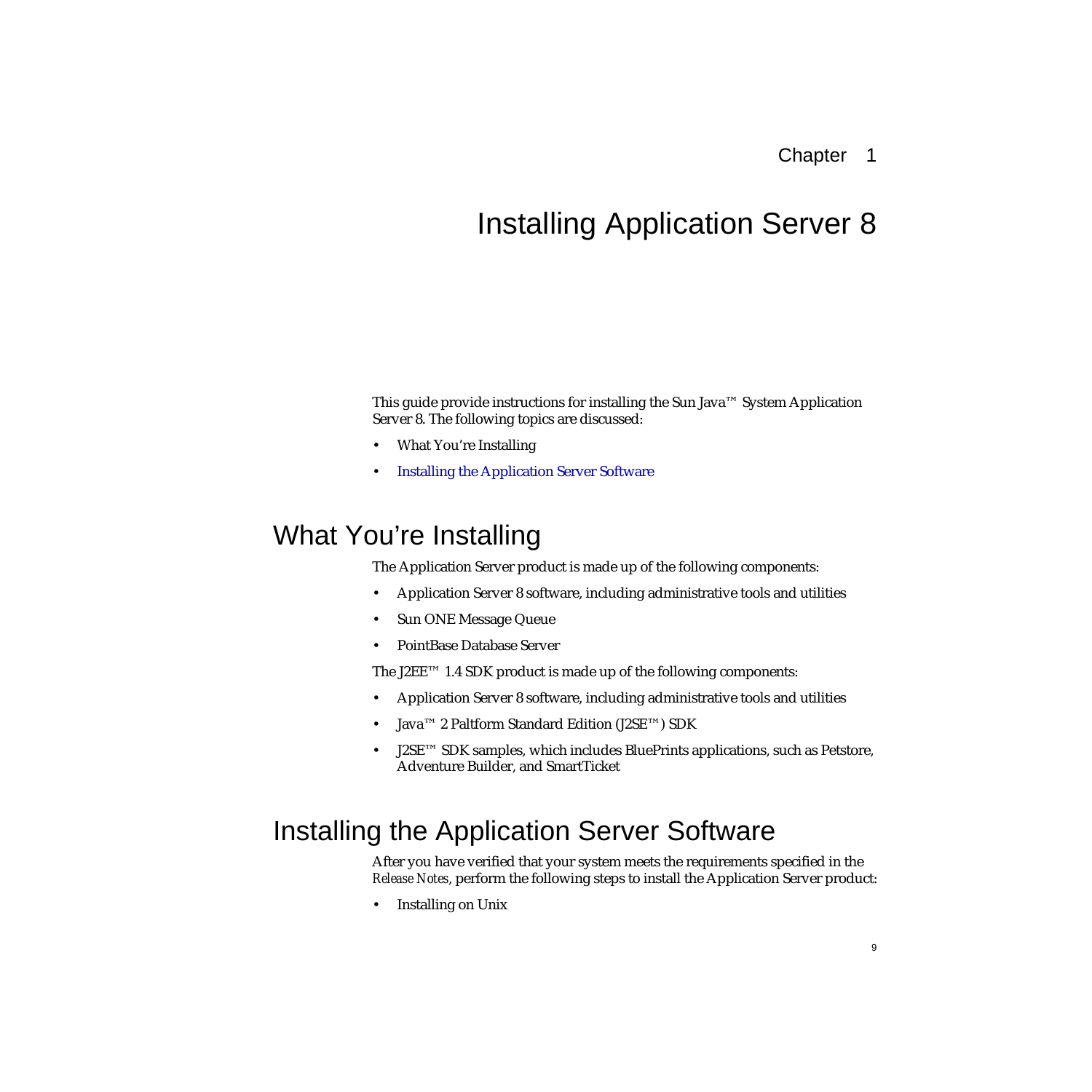• [Installing on Windows](#page-11-1)

#### <span id="page-11-0"></span>Installing on Unix

- **1.** Navigate to the directory where you downloaded the bundle file.
- **2.** Change the permission of the bundle file so that you have execute access:

 $chmod$  +x  $cbundle-file-name$ 

- **3.** Run the installation program.
	- **a.** To run the installation program that uses a graphical interface, at the command prompt type the name of the bundle file at the command prompt.
	- **b.** To run the installation program that uses the command-line interface, at the command prompt type the name of the bundle file followed by the -console option.
- **4.** If you wish to upgrade your installation, see Chapter 2: Upgrading an Application Server 7 Installation.
- **5.** Set the PATH environment variable to include the Application Server *install\_dir*/bin directory.
- **6.** To verify the installation, follow the instructions of the Quick Start Guide, located in *install\_dir*/docs/QuickStart.html.

#### <span id="page-11-1"></span>Installing on Windows

- **1.** Navigate to the directory where you downloaded the . exe file.
- **2.** Double click the .exe file to start the installation program.
- **3.** Follow the instructions on the wizard screens of the installation program. If you wish to upgrade your installation, see Chapter 2: Upgrading an Application Server 7 Installation.
- **4.** Optional: Set the PATH environment variable to include the Application Server *install\_dir*/bin directory.
- **5.** To verify the installation, follow the instructions of the Quick Start Guide, located in *install\_dir*/docs/QuickStart.html.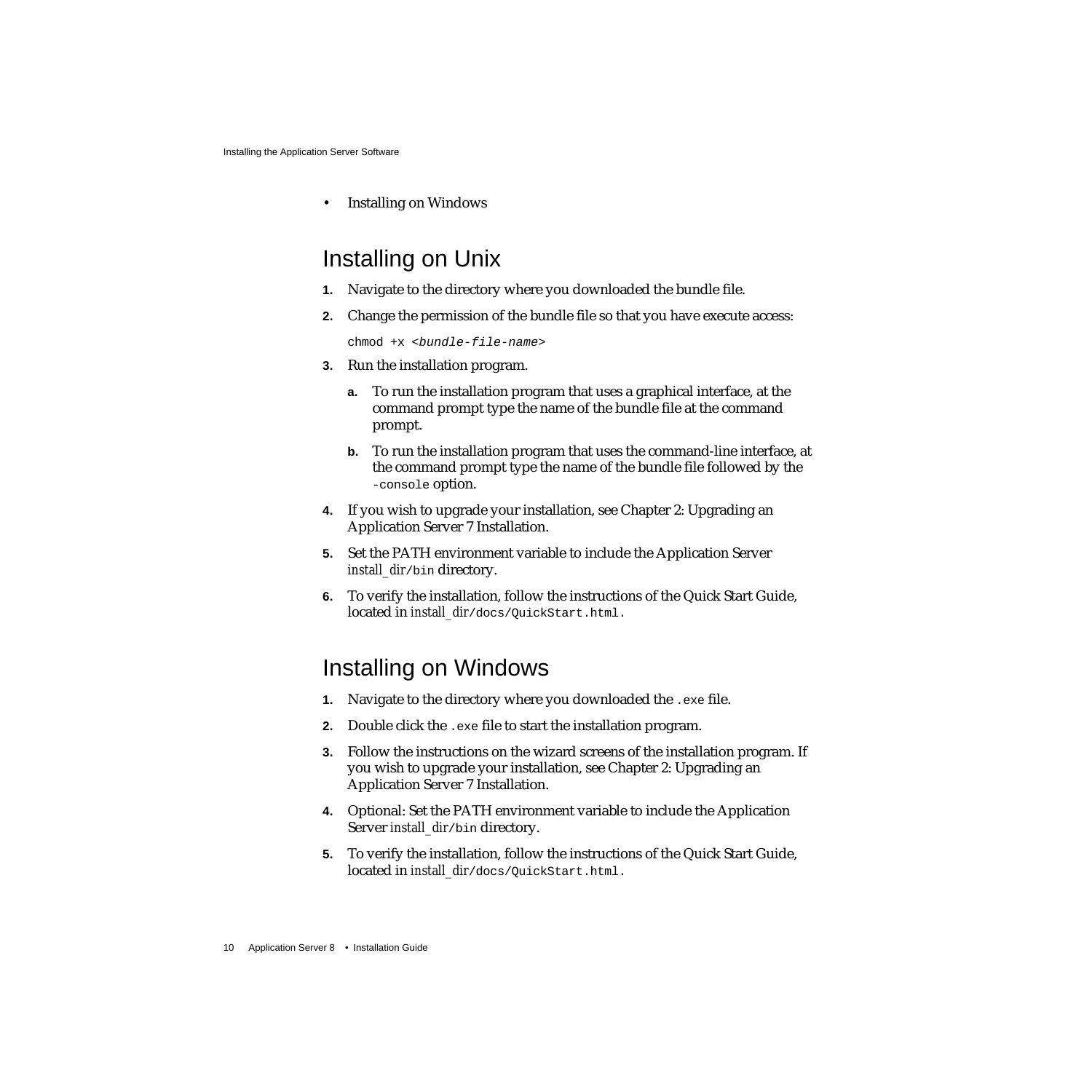# <span id="page-12-3"></span><span id="page-12-1"></span><span id="page-12-0"></span>Upgrading an Application Server 7 Installation

You can use the upgrade wizard to transfer configuration information from a Sun Application Server version 7 Platform Edition (AS7.0PE) installation to a Sun Java System Application Server 8 Platform Edition installation. Information that is transferred includes data about deployed applications, the file realm, security certificates, and other resource and server configuration settings. The upgrade wizard can used in Graphical User Interface (GUI) mode or in Command Line Interface (CLI) mode.

You can start the upgrade wizard in GUI mode from the command line or from the desktop:

- To start the wizard in GUI mode from the command line, change to the *install\_dir*/bin directory and type asupgrade.
- On Windows, to start the wizard from the desktop, double-click the asupgrade icon in the *install\_dir*/bin directory.

If you selected the Upgrade checkbox during the Application Server installation process, the wizard will automatically display after the installation completes.

### <span id="page-12-2"></span>Upgrading through the Wizard

From the Application Server Upgrade Wizard screen:

- **1.** In the Version 7.x Installation Directory field, enter the location of the Sun Application Server version 7.x Platform Edition installation from which to import the configuration.
- **2.** In the Application Server Installation Directory field, Enter the location of the Application Server installation to which you want to transfer the configuration.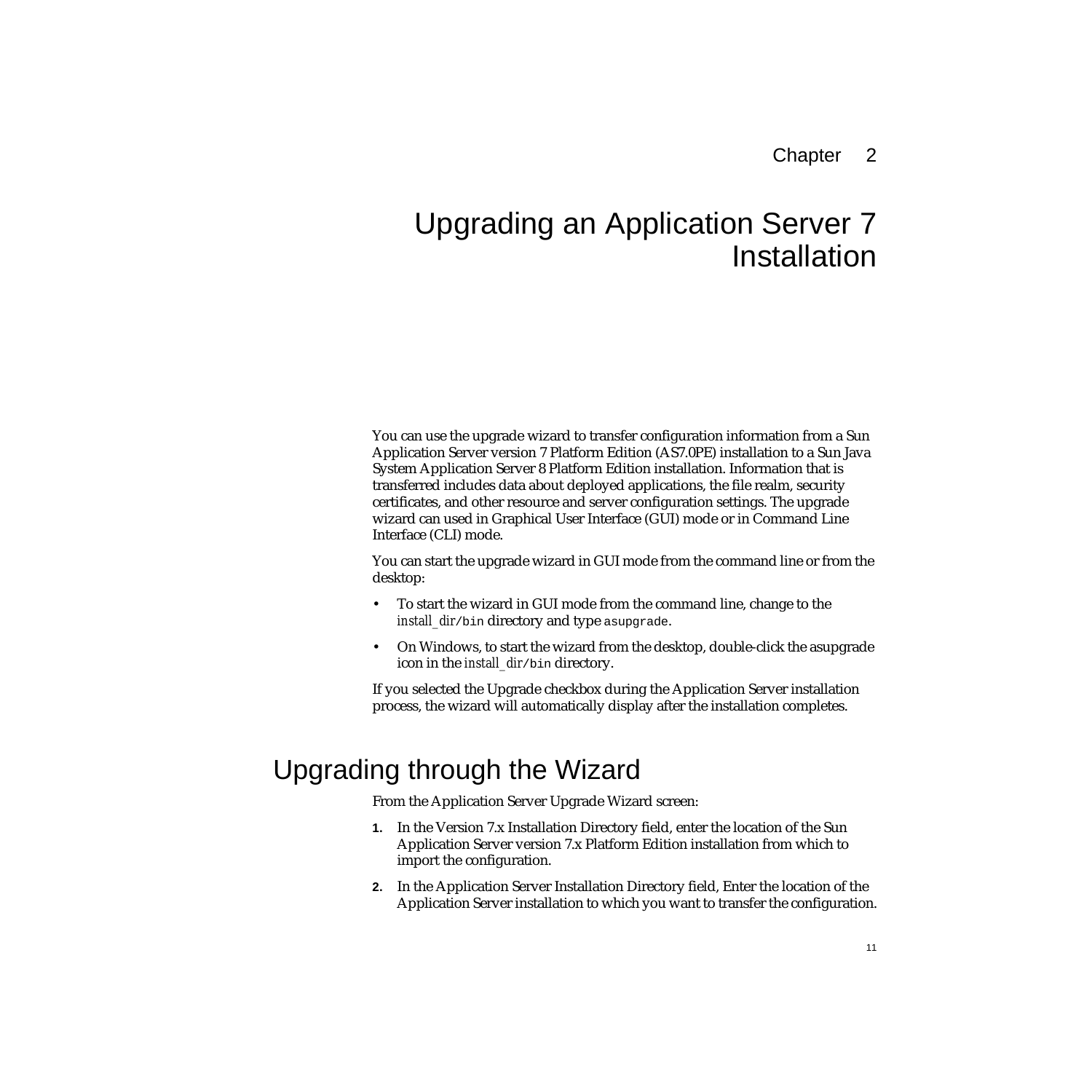If the Upgrade Wizard was started from the Installation Wizard, the default value for this field will be the directory to which the Application Server software was just installed.

- **3.** If you do not have any security certificates to transfer, click the Next button and continue with [Step 8](#page-13-1).
- **4.** If you have security certificates that must be transferred, check the Transfer Security Certificates checkbox, click the Next button and the Transfer Security Certificates screen displays.
- <span id="page-13-2"></span>**5.** From the Transfer Security Certificates screen , press the Add Domain button to add domains with certificates to be transferred.
- <span id="page-13-3"></span>**6.** From the Add Domain dialog, you select the domain name and the source and target certificate passwords:
	- **a.** Click on the Source Domain pulldown and select the domain that contains the security certificates to migrate. .In the Passwords panel, enter the password for the Source Certificate File, which is used for NSS trusted database cert7.db and key3.db files.
	- **b.** Enter the password for the Target User Key Database, which is used for the JSSE keystore. jks file that contains user keypair certificates.
	- **c.** Enter the password for the Target Certificate Authority Database, which is used for the JSSE cacerts. jks file that contains certificate authority certificates.
	- **d.** Click the OK button when done.
- **7.** Repeat [Step 5](#page-13-2) and [Step 6](#page-13-3) until you have added all the domains with certificates you want transferred. When you are done adding domains, click the Next button and continue with [Step 8.](#page-13-1)
- **8.** The Upgrade Results screen displays, showing the status of the upgrade operation in the Results field.
- **9.** Click the Finish button to close the wizard when upgrading is done.

# <span id="page-13-1"></span><span id="page-13-0"></span>Upgrading through the Command Line

The Upgrade Wizard can also be run from the command line using the following syntax: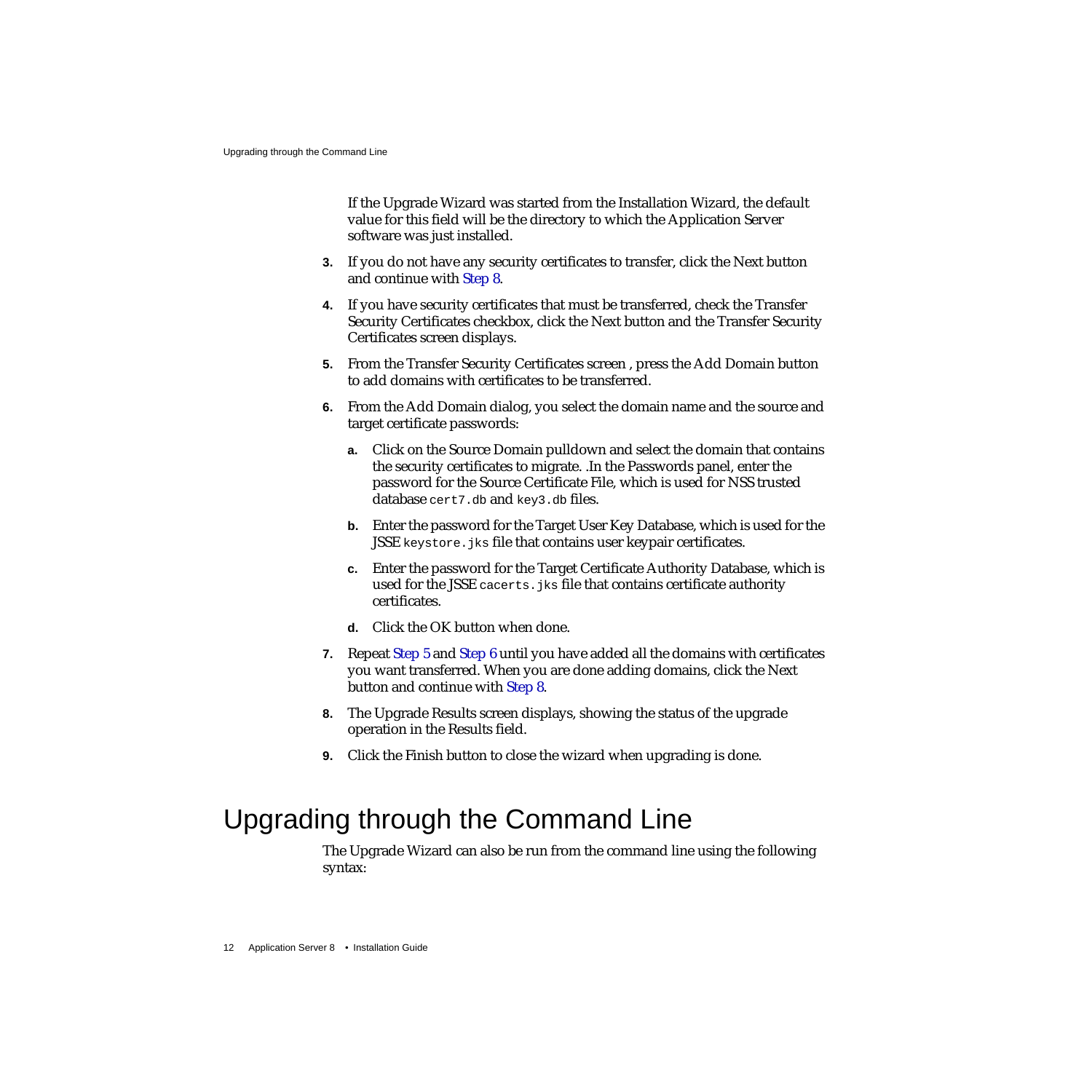```
asupgrade [-c] [--help] --source S1AS7.x_installation
--target J2EE1.4_installation
[--domain domain_name --nsspwdfile nss_pwd_file_path
 --jkspwdfile jks_pwd_file_path --capwdfile ca_pwd_file]...
```
The following table describes the command options.

Table 1: Options of the asupgrade Tool

| <b>Option</b> | <b>Description</b>                                             |
|---------------|----------------------------------------------------------------|
| $-c$          | Command line utility will be invoked for upgrade               |
| --source      | Installation root directory of the S1AS7.0 server              |
| --target      | Installation root directory of the J2EE 1.4 Application Server |
| --domain      | Destination domain name for migrated certificates              |
| --nsspwdfile  | Path to NSS password file                                      |
| --jkspwdfile  | Path to JKS password file                                      |
| --capwdfile   | Path to CA certificate password file                           |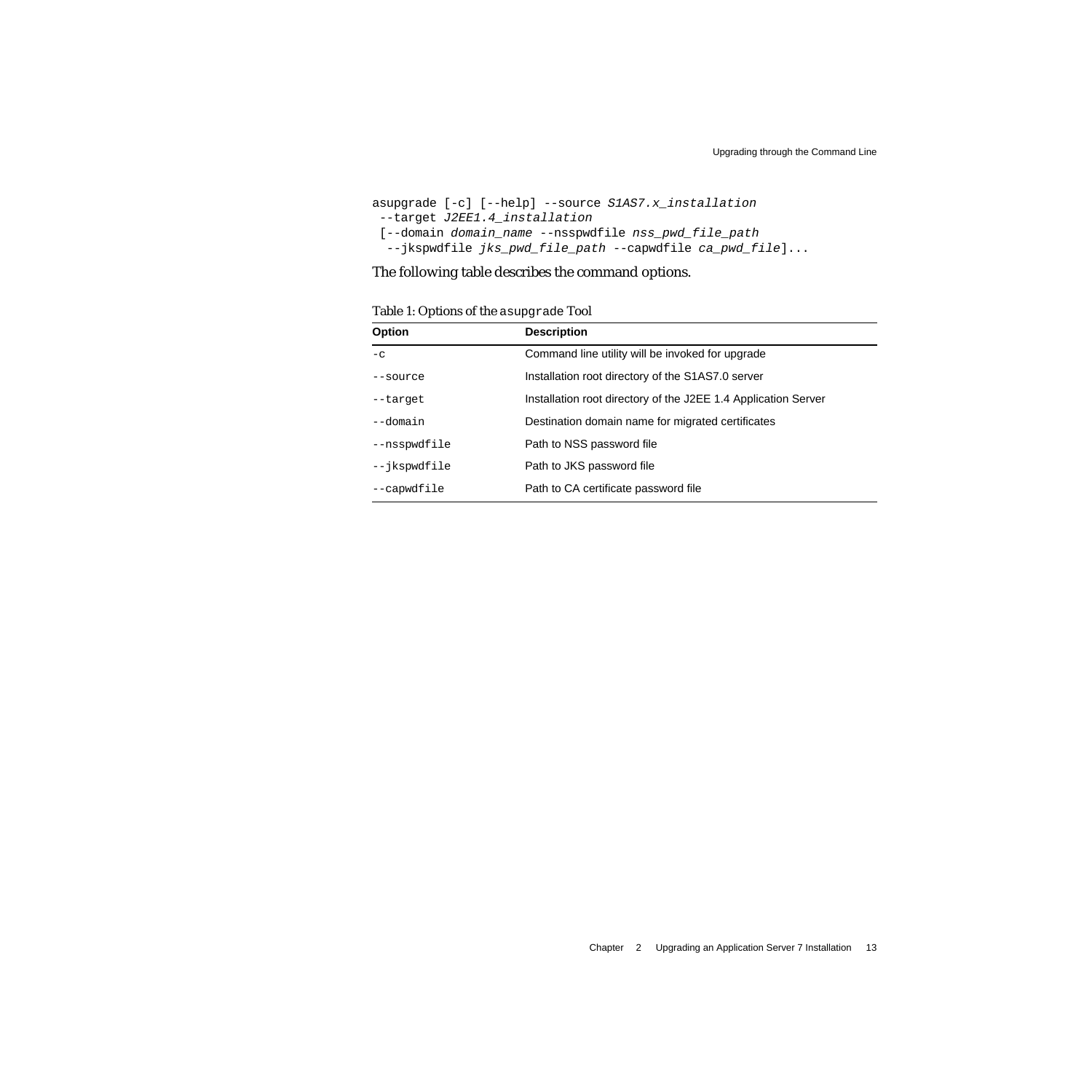Upgrading through the Command Line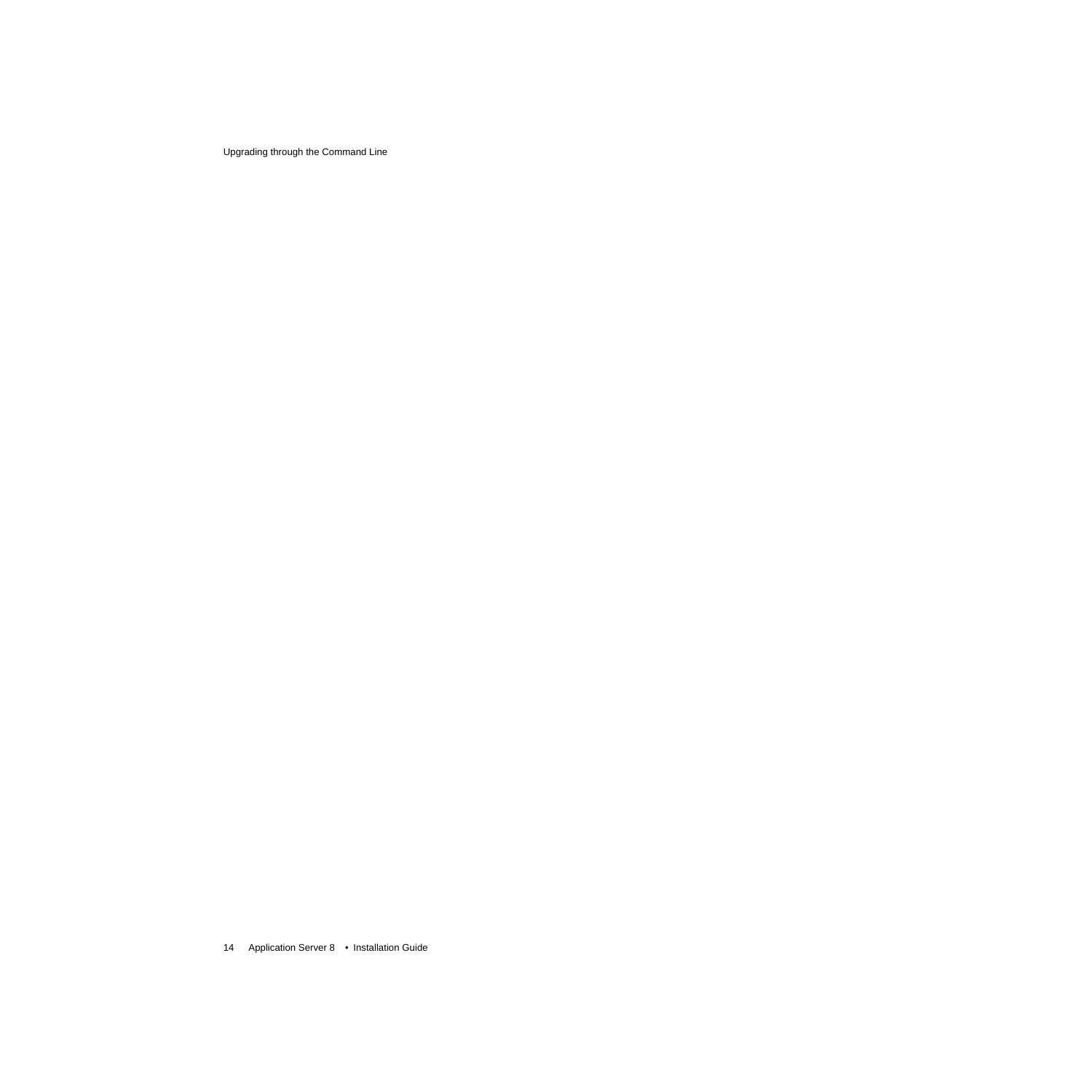# <span id="page-16-2"></span><span id="page-16-1"></span><span id="page-16-0"></span>Uninstalling Application Server 8

All components in the current Application Server installation directory are automatically selected for uninstallation.

| <b>NOTE</b> | $\bullet$ | It is important to use the uninstall routine described here. If you<br>attempt another method, problems will arise when you try to<br>reinstall the same version, or when you install a new version. |
|-------------|-----------|------------------------------------------------------------------------------------------------------------------------------------------------------------------------------------------------------|
|             |           | • If you do not stop all domains before the uninstallation, then<br>orphaned processes may exist on your system after the<br>uninstallation.                                                         |

To uninstall the Application Server software, perform the following steps:

- **1.** Make sure you have stopped all domains.
- **2.** Navigate to your Application Server installation directory.
- **3.** Invoke the uninstall program as follows:
	- ❍ On UNIX, type one of the following commands at the command prompt:
		- **•** To use the uninstall that has a graphical interface:

./uninstall

**•** To use the uninstall that has a command-line interface:

./uninstall -console

- o On Windows, under the Sun Microsystems, J2EE 1.4 SDK program group in the Start Programs area of your desktop, click Uninstall.
- ❍ On Windows, you can also invoke the uninstall program through the Control Panel: